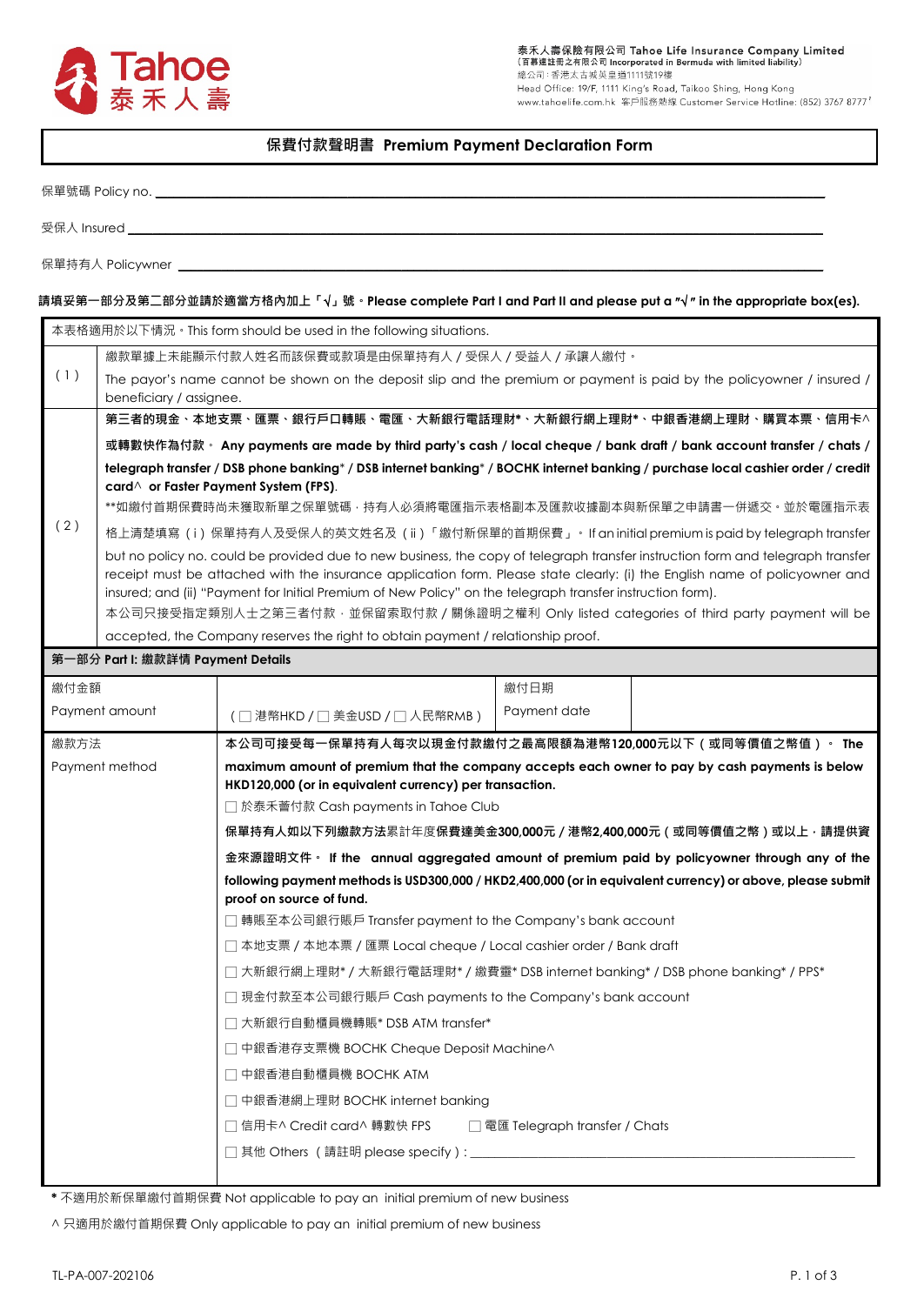| □ 償還貸款 Loan repayment<br>□ 保單更改 Policy changes<br>第二部分Part II: 付款人資料 Payor Information (必須回答(1)- (2)題 Please complete (1) – (2))<br>(1) 付款人 Payor<br>□ 保單持有人 Policyowner<br>如付款人非保單持有人 · 繳付金額達港幣50,000元或以上 (或同等價值之幣值) · 請同時遞交付款人身份證明文<br>件副本 • If the payor is not the policyowner, and the payment amount is HKD50,000 (or equivalent) or<br>above, please attach payor's ID copy if it has not been submitted before.<br>□受保人 Insured □受益人 Beneficiary □承讓人 Assignee<br>□ 第三者付款人 Third party payor (請填寫此部分(3)- (5)題 Please complete (3) - (5) of this Part.)<br>(2) 資金來源<br>□收入 Income<br>□ 薪酬 Salary<br>Source of payment<br>□ 儲蓄 / 存款 Savings / deposits<br>□ 其他投資的收入 Income from other investments<br>□ 累積儲蓄及投資 Accumulative savings and investments<br>(3)付款人姓名<br>付款人身份證明文件號碼<br>Name of payor<br>Identity document no. of<br>payor<br>(4) 第三者付款人與保單持有人<br>□ 父母 Parent<br>□ 配偶 Spouse<br>之關係<br>□ 子女 Child<br>□ 兄弟姊妹 Sibling<br>Relationship between third<br>□ 祖父母 Grandparent □ 孫子女 Grandchild<br>party payor and<br>policyowner<br>□ 因保單持有人為學生 Policyowner is a student<br>(5) 第三者付款原因<br>Reason for third party<br>□ 因保單持有人為家庭主婦 Policyowner is a housewife<br>payment<br>□ 因持有人已退休 Owner is retired<br>□ 其他原因 Other reasons (請註明 please specify) : _____________________ | 繳款用途 Use of payment | □ 首期保費 Initial premium<br>□ 額外投資 Top up investment<br>□ 續保保費 Renewal premium |  |  |  |  |  |
|--------------------------------------------------------------------------------------------------------------------------------------------------------------------------------------------------------------------------------------------------------------------------------------------------------------------------------------------------------------------------------------------------------------------------------------------------------------------------------------------------------------------------------------------------------------------------------------------------------------------------------------------------------------------------------------------------------------------------------------------------------------------------------------------------------------------------------------------------------------------------------------------------------------------------------------------------------------------------------------------------------------------------------------------------------------------------------------------------------------------------------------------------------------------------------------------------------------------------------------------------------------------------------------|---------------------|------------------------------------------------------------------------------|--|--|--|--|--|
|                                                                                                                                                                                                                                                                                                                                                                                                                                                                                                                                                                                                                                                                                                                                                                                                                                                                                                                                                                                                                                                                                                                                                                                                                                                                                      |                     |                                                                              |  |  |  |  |  |
|                                                                                                                                                                                                                                                                                                                                                                                                                                                                                                                                                                                                                                                                                                                                                                                                                                                                                                                                                                                                                                                                                                                                                                                                                                                                                      |                     |                                                                              |  |  |  |  |  |
|                                                                                                                                                                                                                                                                                                                                                                                                                                                                                                                                                                                                                                                                                                                                                                                                                                                                                                                                                                                                                                                                                                                                                                                                                                                                                      |                     |                                                                              |  |  |  |  |  |
|                                                                                                                                                                                                                                                                                                                                                                                                                                                                                                                                                                                                                                                                                                                                                                                                                                                                                                                                                                                                                                                                                                                                                                                                                                                                                      |                     |                                                                              |  |  |  |  |  |
|                                                                                                                                                                                                                                                                                                                                                                                                                                                                                                                                                                                                                                                                                                                                                                                                                                                                                                                                                                                                                                                                                                                                                                                                                                                                                      |                     |                                                                              |  |  |  |  |  |
|                                                                                                                                                                                                                                                                                                                                                                                                                                                                                                                                                                                                                                                                                                                                                                                                                                                                                                                                                                                                                                                                                                                                                                                                                                                                                      |                     |                                                                              |  |  |  |  |  |
|                                                                                                                                                                                                                                                                                                                                                                                                                                                                                                                                                                                                                                                                                                                                                                                                                                                                                                                                                                                                                                                                                                                                                                                                                                                                                      |                     |                                                                              |  |  |  |  |  |
|                                                                                                                                                                                                                                                                                                                                                                                                                                                                                                                                                                                                                                                                                                                                                                                                                                                                                                                                                                                                                                                                                                                                                                                                                                                                                      |                     |                                                                              |  |  |  |  |  |
|                                                                                                                                                                                                                                                                                                                                                                                                                                                                                                                                                                                                                                                                                                                                                                                                                                                                                                                                                                                                                                                                                                                                                                                                                                                                                      |                     |                                                                              |  |  |  |  |  |
|                                                                                                                                                                                                                                                                                                                                                                                                                                                                                                                                                                                                                                                                                                                                                                                                                                                                                                                                                                                                                                                                                                                                                                                                                                                                                      |                     |                                                                              |  |  |  |  |  |
|                                                                                                                                                                                                                                                                                                                                                                                                                                                                                                                                                                                                                                                                                                                                                                                                                                                                                                                                                                                                                                                                                                                                                                                                                                                                                      |                     |                                                                              |  |  |  |  |  |
|                                                                                                                                                                                                                                                                                                                                                                                                                                                                                                                                                                                                                                                                                                                                                                                                                                                                                                                                                                                                                                                                                                                                                                                                                                                                                      |                     |                                                                              |  |  |  |  |  |
|                                                                                                                                                                                                                                                                                                                                                                                                                                                                                                                                                                                                                                                                                                                                                                                                                                                                                                                                                                                                                                                                                                                                                                                                                                                                                      |                     |                                                                              |  |  |  |  |  |
|                                                                                                                                                                                                                                                                                                                                                                                                                                                                                                                                                                                                                                                                                                                                                                                                                                                                                                                                                                                                                                                                                                                                                                                                                                                                                      |                     |                                                                              |  |  |  |  |  |
|                                                                                                                                                                                                                                                                                                                                                                                                                                                                                                                                                                                                                                                                                                                                                                                                                                                                                                                                                                                                                                                                                                                                                                                                                                                                                      |                     |                                                                              |  |  |  |  |  |
|                                                                                                                                                                                                                                                                                                                                                                                                                                                                                                                                                                                                                                                                                                                                                                                                                                                                                                                                                                                                                                                                                                                                                                                                                                                                                      |                     |                                                                              |  |  |  |  |  |
|                                                                                                                                                                                                                                                                                                                                                                                                                                                                                                                                                                                                                                                                                                                                                                                                                                                                                                                                                                                                                                                                                                                                                                                                                                                                                      |                     |                                                                              |  |  |  |  |  |
|                                                                                                                                                                                                                                                                                                                                                                                                                                                                                                                                                                                                                                                                                                                                                                                                                                                                                                                                                                                                                                                                                                                                                                                                                                                                                      |                     |                                                                              |  |  |  |  |  |
|                                                                                                                                                                                                                                                                                                                                                                                                                                                                                                                                                                                                                                                                                                                                                                                                                                                                                                                                                                                                                                                                                                                                                                                                                                                                                      |                     |                                                                              |  |  |  |  |  |
|                                                                                                                                                                                                                                                                                                                                                                                                                                                                                                                                                                                                                                                                                                                                                                                                                                                                                                                                                                                                                                                                                                                                                                                                                                                                                      |                     |                                                                              |  |  |  |  |  |
|                                                                                                                                                                                                                                                                                                                                                                                                                                                                                                                                                                                                                                                                                                                                                                                                                                                                                                                                                                                                                                                                                                                                                                                                                                                                                      |                     |                                                                              |  |  |  |  |  |
|                                                                                                                                                                                                                                                                                                                                                                                                                                                                                                                                                                                                                                                                                                                                                                                                                                                                                                                                                                                                                                                                                                                                                                                                                                                                                      |                     |                                                                              |  |  |  |  |  |
|                                                                                                                                                                                                                                                                                                                                                                                                                                                                                                                                                                                                                                                                                                                                                                                                                                                                                                                                                                                                                                                                                                                                                                                                                                                                                      |                     |                                                                              |  |  |  |  |  |
|                                                                                                                                                                                                                                                                                                                                                                                                                                                                                                                                                                                                                                                                                                                                                                                                                                                                                                                                                                                                                                                                                                                                                                                                                                                                                      |                     |                                                                              |  |  |  |  |  |
|                                                                                                                                                                                                                                                                                                                                                                                                                                                                                                                                                                                                                                                                                                                                                                                                                                                                                                                                                                                                                                                                                                                                                                                                                                                                                      |                     |                                                                              |  |  |  |  |  |
|                                                                                                                                                                                                                                                                                                                                                                                                                                                                                                                                                                                                                                                                                                                                                                                                                                                                                                                                                                                                                                                                                                                                                                                                                                                                                      |                     |                                                                              |  |  |  |  |  |
|                                                                                                                                                                                                                                                                                                                                                                                                                                                                                                                                                                                                                                                                                                                                                                                                                                                                                                                                                                                                                                                                                                                                                                                                                                                                                      |                     |                                                                              |  |  |  |  |  |
|                                                                                                                                                                                                                                                                                                                                                                                                                                                                                                                                                                                                                                                                                                                                                                                                                                                                                                                                                                                                                                                                                                                                                                                                                                                                                      |                     |                                                                              |  |  |  |  |  |

### **收取個人壽險保費徵費**

本人/我們在此確認:泰禾人壽保險有限公司·為一家獲授權的保險公司·按香港保險業監管局(「保監局」)的要求及授權向每位保單持有人所持有 的新造或現行有效保單徵收徵費,有關徵費將按照訂明安排匯付予保監局。保監局可以根據相關條例,將有關的徵費欠款作為民事債項向相關的保單持 有人追討欠款, 並有機會徵收罰款。有關徵費的詳情, 請瀏覽 [https://www.tahoelife.com.hk/tl/doc/Levy\\_TC.pdf](https://www.tahoelife.com.hk/tl/doc/Levy_TC.pdf) 或致電 (852)3767 8777。

### **Collection of premium levy on individual life insurance policy**

I / We hereby acknowledge that: Tahoe Life Insurance Company Limited, as an authorised insurer, is statutorily required to collect premium levy ("Levy") on any new or in-force policy from policy owner on behalf of the Insurance Authority of Hong Kong ("IA") and would be remitted in accordance with prescribed arrangement to the IA. IA may take legal proceedings against policy owners in respect of any outstanding Levy as a civil debt and may impose pecuniary penalty according to the relevant regulations. For further information, please visit [https://www.tahoelife.com.hk/tl/doc/Levy\\_EN.pdf](https://www.tahoelife.com.hk/tl/doc/Levy_EN.pdf) or contact: (852) 3767 8777.

### **個人資料收集及使用**

本人/我們確認本人/我們已閱讀及明白泰禾人壽之個人資料收集聲明(「泰禾人壽個人資料收集聲明」)。

本人/我們聲明及同意在本表格所載或泰禾人壽保險有限公司(「泰禾人壽」)不時以任何方法收集所得、編製或持有的任何個人資料及關於本人/我 們或本人 / 我們的保單或投資的其他資料,可根據泰禾人壽個人資料收集聲明收集及使用。